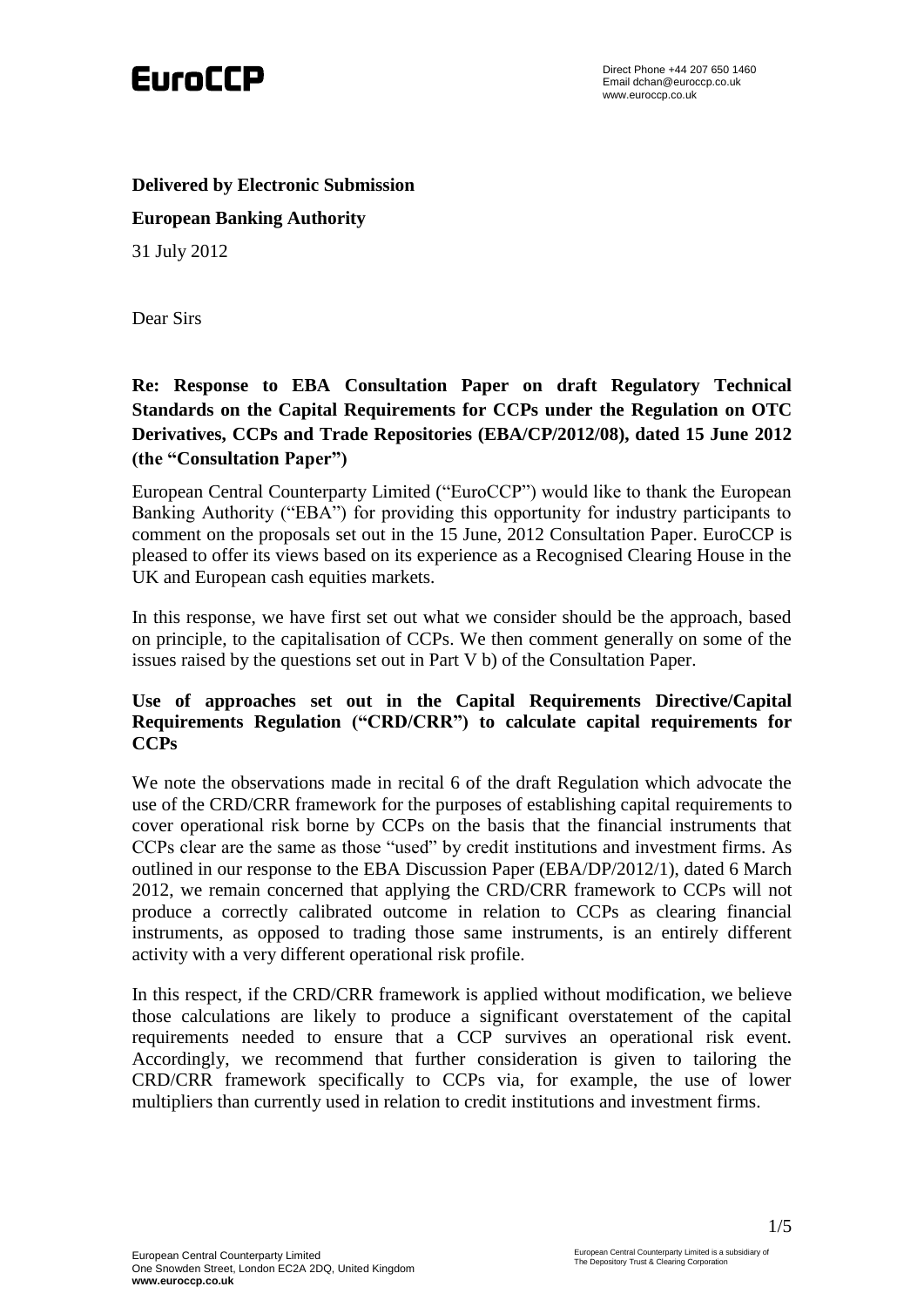#### **Wind Down Period under Article 6**

As outlined in our response to the EBA Discussion Paper, we believe it is important to establish a standard measurement of capital resources to be held against general business losses and that this should be based on an objective requirement. At that time we stated that we supported the maintenance in reserve of an amount of equity capital equal to the period of operating expenses which was be provided for within Principle 15 of the CPSS-IOSCO Principles for Financial Market Infrastructures.

Principle 15 of the CPSS-IOSCO Principles for Financial Market Infrastructures states that an amount of equity capital equal to a minimum of 6 months current operating expenses should be held subject to an overall obligation to ensure that the amount of equity capital held is reflective of its general risk profile and sufficient to achieve a recovery or orderly wind down as appropriate.

We remain supportive of the approach taken in Principle 15 which provides for a minimum period of 6 months current operating expenses whilst also requiring the CCP to determine whether that minimum period is applicable based on its general business profile and its assessment of the length of time it would require in order to achieve a recovery or orderly wind down. We believe that this approach is both sufficiently conservative and flexible to address the requirements of CCPs operating in a number of different asset classes and markets and note that there does not appear to be any particular body of evidence to suggest that a longer 12 month wind down period is warranted.

In particular, in relation to cash equities markets, we note that with the introduction of interoperability the risk of a trade venue being left without clearing services where a CCP is unable to provide such services is mitigated by the existence of one or more other CCPs which can provide similar services with almost immediate effect under the interoperability model. In general, we believe that the continued adoption and development of interoperability supports our belief that CCPs can either recover or wind down within a 6 month period as alternative clearing services can be made available to clearing members within a very short period permitting failing CCPs to migrate or cease the provision of clearing services well within a 6 month time frame. We would also note that within cash equities markets settlement operates on a T+2 or T+3 basis and, as such, CCP exposures run off over a relatively short period of time which would assist a CCP operating in cash markets to also cease clearing activities relatively quickly and within a 6 month timeframe.

With regard to the definition of what would constitute operational expenses we note that category (e) refers to "other expenses as defined in the applicable accounting framework". We would request that it be made clear that depreciation and amortisation expenses can be excluded for the purposes of this calculation as these are not cash costs to a business and accordingly we do not believe a CCP should be required to retain a cash pool to cover such costs. We are also unclear why "losses related to operational failures" should constitute an on-going expense when in fact this element is already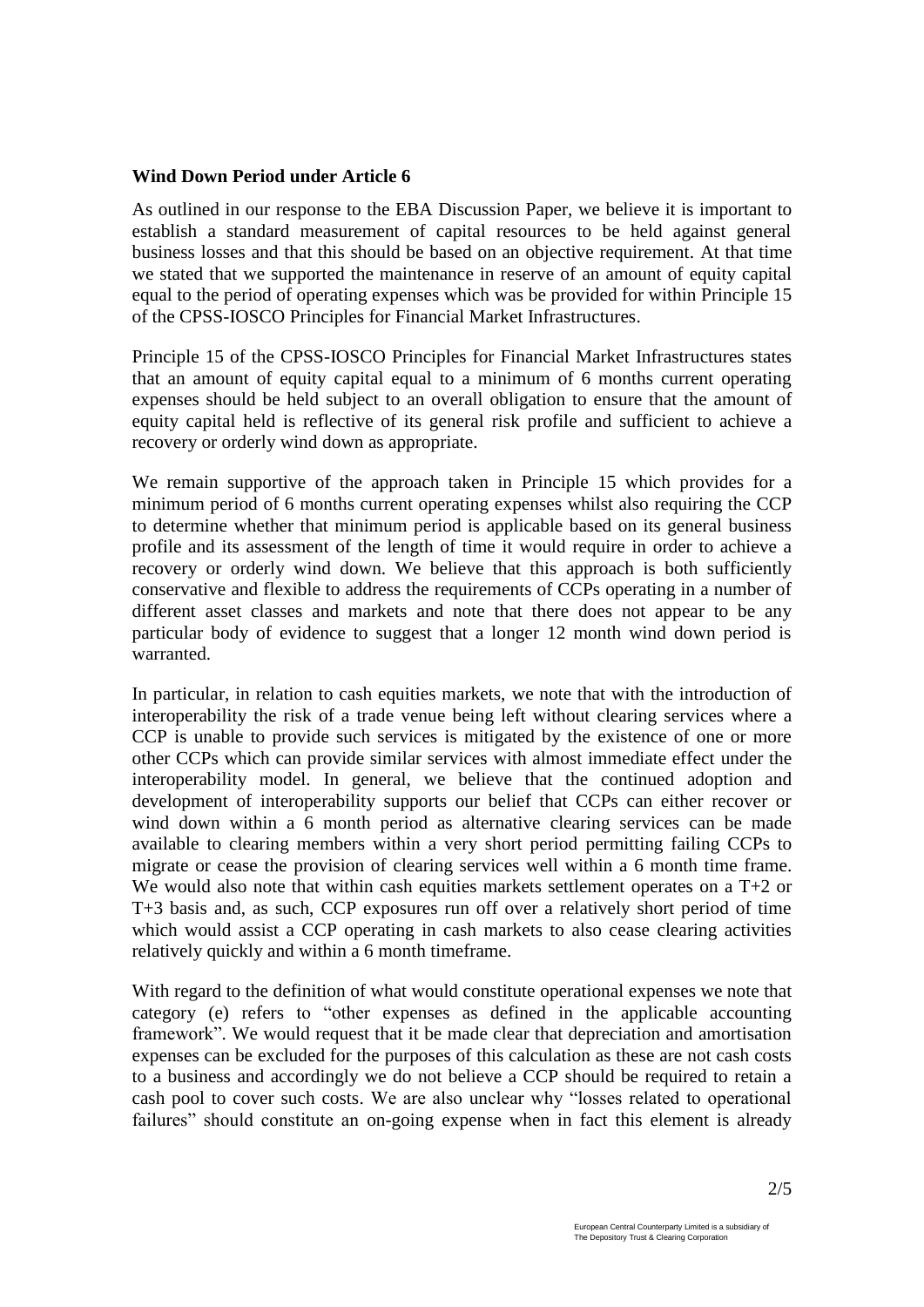covered by the operational risk element of the capital calculation. We believe this category should be excluded.

We would also request that the draft Regulation exclude certain categories of expenses that would not be incurred within a wind down scenario e.g. travel, marketing and promotion expenses.

### **Discretionary Capital Requirement under Article 9**

We do not support the reservation of powers to national competent authorities to require CCPs to hold additional capital beyond Article 3 requirements for a number of reasons:

- CCPs would already be holding the cumulative capital required under Article 3 based on operating expenses (Article 3 (a)) and individual risk calculations under Articles 3 (b) and (c). It is entirely unclear what other risks might be in scope as we find it difficult to see what other legal risk could be identified that would not already be covered under the Article 3 calculation, whilst business risk is addressed via the wind down component of the Article 3(a) calculation. In this respect, with the addition of the powers identified under Article 9, the proposed framework would produce a result which would not be calibrated to a CCP's activities and, at the same time, less transparent and less objectively measurable. It is difficult to see how this assists either CCPs, their members or the regulatory community in ensuring the aims of Article 16 of EMIR are met.
- if the CRD/CRR banking framework were not applied, as we have advocated above, the risk identified in the Explanatory Note to Article 9 would not arise; i.e., if a properly calibrated approach is taken specific to CCPs there would be no need to provide national competent authorities with discretionary powers to require CCPs to hold additional capital.
- the reservation and use of discretionary powers by definition will increase uncertainty regarding the outcome of any single CCP's capital calculation and could potentially lead to very different outcomes in relation to CCPs which have very similar operational profiles. We do not believe this is desirable and the discretionary nature of the potential capital amount raises a number of process issues for each CCP in relation to the capital planning cycle.
- similar uncertainty will be introduced into the calculation of the CCP's contribution to the default waterfall under Article 45 (4) of EMIR unless the component that might be added under Article 9 is expressly excluded from the default waterfall calculation.
- imposing additional capital requirements on CCPs could work against current regulatory goals and act as a disincentive to clearing. This is because, in order to raise new capital, CCPs might be required to raise their transaction costs and fees ultimately charged to its clearing members (who would, in turn, pass these fees on to the end users). An increase in clearing costs may incentivise the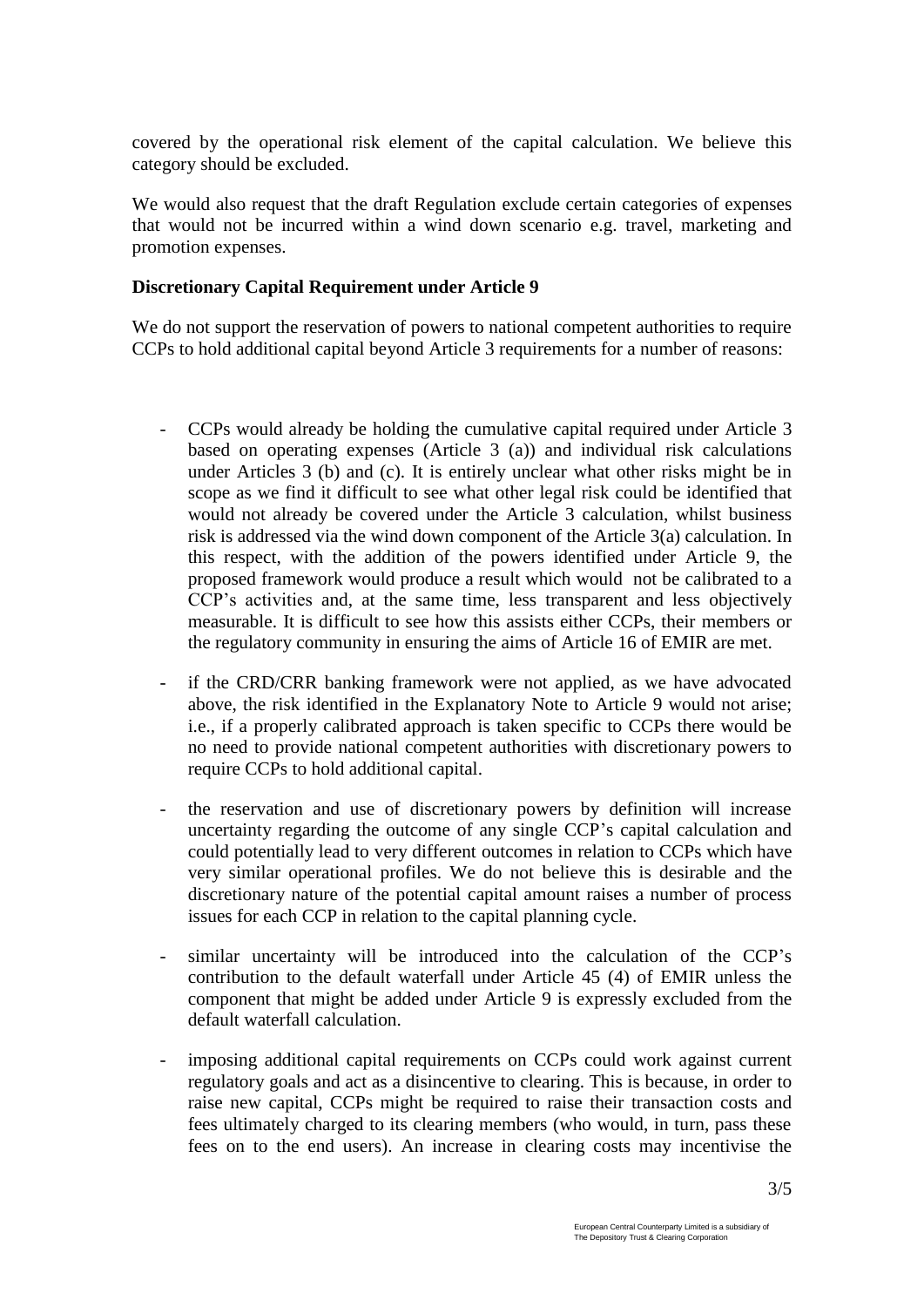market to structure products in such a way as to avoid clearing altogether (which would clearly be contrary to current regulatory goals).

In our view, if some discretion is to be retained by the national competent authority in relation to the calculation of capital, we believe a better approach would be for the national competent authority to have powers to increase the wind down period over and above the minimum floor. We believe that if the national competent authority had the power to increase that period by up to 3 months that would enable national regulators to exercise prudent oversight, but the process would still remain sufficiently predictable and objective that a CCP would be able to factor this into its capital planning process without undue difficulty.

We also note the proposal to grant national competent authorities an alternate power to require a CCP "to decrease its exposures to risks if deemed necessary". This does not appear to be a matter strictly related to calculation of capital (although we understand the consequence it might have in relation to whether the calculation is compliant with the draft Regulation or not) and as such falls outside the remint of these draft technical standards. We believe that if these powers are devolved to national competent authorities by virtue of Article 21 of EMIR and are to be the subject of level two technical standards then they should not be addressed via this Consultation Paper but within a separate process where additional detail can be provided regarding the rationale and process behind those proposed powers.

# **Cumulative approach to calculation of under Article 3**

Although we note the EBA believes that the cumulative approach to calculation of capital under article 3 is the only approach which meets the requirements of Article 16 of EMIR, this appears to contradict the "higher of" test advocated by the EBA in the Discussion Paper. Notwithstanding any interpretational issues that EBA may be experiencing with the text of Article 16, there is no evident rationale for requiring CCPs to hold capital to cover operational risk in addition to an amount of equity capital equal to current operating expenses covering a minimum number of months. These sums are, in our view, duplicative as they address the same types of risk.

The primary requirement of Article 16 is that capital is proportionate to the risk stemming from the activities of the CCP. In our view it is entirely possible to achieve that aim through a simpler standard measurement of capital resources to be held against risk of loss based on a wind down period approach. As we have stated above, we believe this would avoid applying a complex and costly CRD/CRR framework which would not be correctly calibrated for CCPs whilst still introducing an objective standard which retains some flexibility and provides sufficient certainty for CCP capital planning purposes.

# **Article 4 – Notification Threshold**

Article 4 refers to a notification threshold of 125% of the capital requirement set out under Article 3. This threshold is inconsistent with the range suggested in the